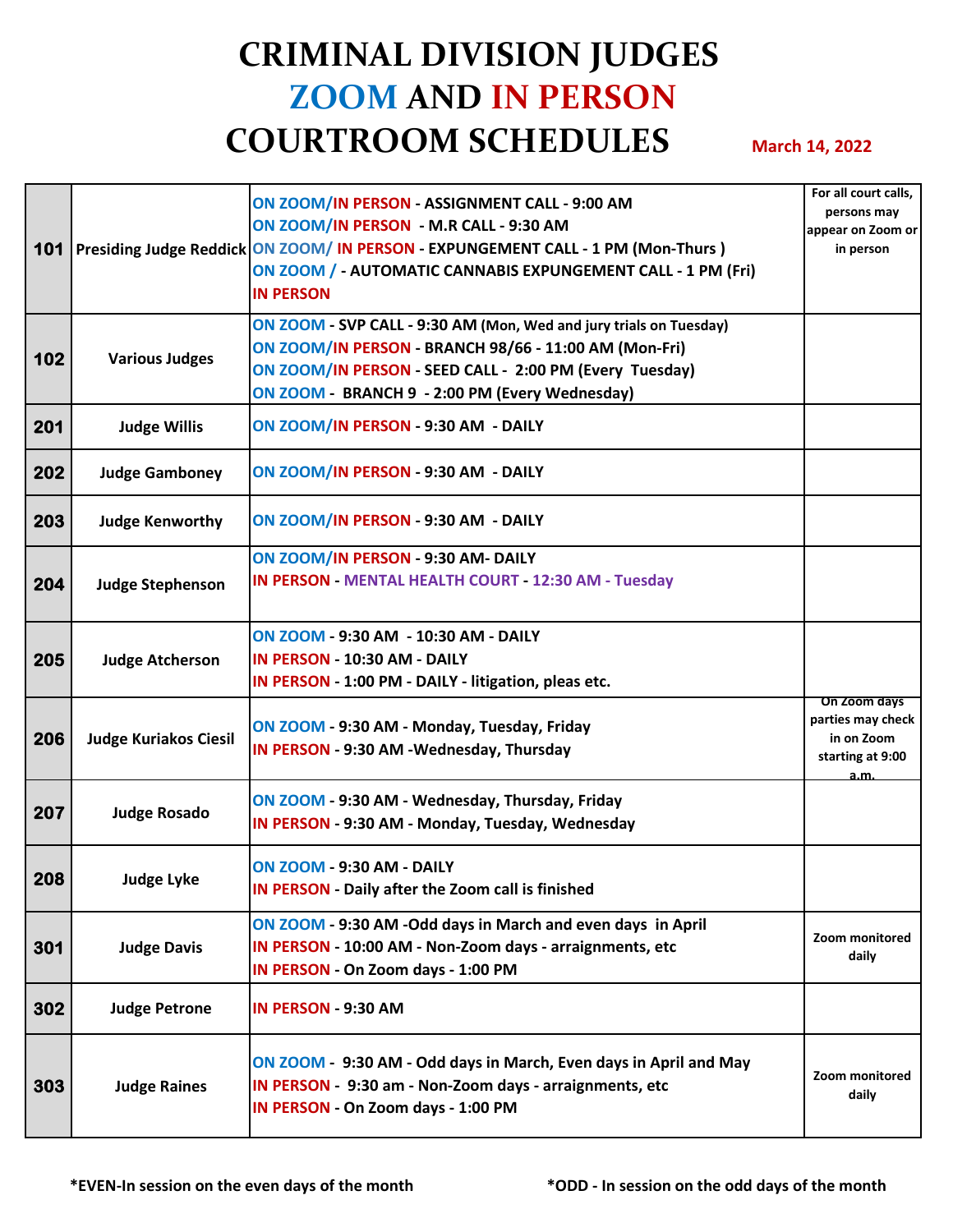## **CRIMINAL DIVISION JUDGES ZOOM AND IN PERSON COURTROOM SCHEDULES** March 14, 2022

| 304 | <b>Judge Watkins</b>   | <b>ON ZOOM - 9:30 AM - DAILY</b><br>IN PERSON - 1:00 PM - litigation, pleas etc.                                                                                                                                                                                                                                                                                                                                                      | Zoom monitored<br>daily |
|-----|------------------------|---------------------------------------------------------------------------------------------------------------------------------------------------------------------------------------------------------------------------------------------------------------------------------------------------------------------------------------------------------------------------------------------------------------------------------------|-------------------------|
| 305 | <b>Judge Maldonado</b> | ON ZOOM/IN PERSON - 9:30 AM -DAILY<br>ON ZOOM/IN PERSON - MENTAL HEALTH COURT - 2:00 PM - Thursday                                                                                                                                                                                                                                                                                                                                    |                         |
| 306 | <b>Judge Walowski</b>  | ON ZOOM - 9:30 AM - 10:30 AM DAILY<br><b>IN PERSON - DAILY</b>                                                                                                                                                                                                                                                                                                                                                                        |                         |
| 307 | <b>Judge Chiampas</b>  | ON ZOOM - 9:30 AM - Odd days in March, Even days in April<br>IN PERSON - 10:00 AM - On Non-Zoom days for litigation, pleas                                                                                                                                                                                                                                                                                                            |                         |
| 308 | <b>Judge Clancy</b>    | <b>ON ZOOM - 9:30 AM -10:30 AM - DAILY</b><br>IN PERSON - 10:30 AM - DAILY                                                                                                                                                                                                                                                                                                                                                            |                         |
| 400 | <b>Judge Walsh</b>     | ON ZOOM / IN PERSON - DAILY- 9:00 AM<br>IN PERSON - ACT - 9:00 AM - Friday                                                                                                                                                                                                                                                                                                                                                            |                         |
| 402 | <b>Judge Burns</b>     | <b>IN PERSON - 9:30 AM - DAILY</b>                                                                                                                                                                                                                                                                                                                                                                                                    |                         |
| 404 | <b>Judge Joyce</b>     | ON ZOOM - 9:30 AM - Odd days in March and April<br><b>IN PERSON - On Non-Zoom days</b>                                                                                                                                                                                                                                                                                                                                                |                         |
| 500 | <b>Judge Gaughan</b>   | <b>IN PERSON - 9:00 AM DAILY</b>                                                                                                                                                                                                                                                                                                                                                                                                      |                         |
| 502 | <b>Judge Wadas</b>     | ON ZOOM - 10:00 AM, Odd days in March and April, Even days in May<br>IN PERSON - 10:00 AM - Bench, Pleas (remands)<br><b>IN PERSON - 10:00 AM</b>                                                                                                                                                                                                                                                                                     |                         |
| 504 | <b>Judge Flood</b>     | IN PERSON - 9:30 AM - DAILY                                                                                                                                                                                                                                                                                                                                                                                                           |                         |
| 506 | <b>Judge Hooks</b>     | IN PERSON - Mon-Wed - 9:00 AM - 12:00 PM - Status, motions, rulings,<br>arguments on motions, no live testimony.<br>ON ZOOM - Thursdays - 9:30 AM - 12:30 PM & 1:30 PM - 5:00 PM - Private<br>Counsel<br>ON ZOOM - Fridays - 9:30 AM - Public Defenders, Special Pros, Atty Gen.<br>IN PERSON - Mon-Wed 1:00 PM - 5:00 PM - litigation and bench trials, live<br>witnesses<br>VETERANS TREATMENT COURT - Every other Monday @ 2:00 PM |                         |
| 600 | <b>Judge McHale</b>    | <b>IN PERSON - DAILY</b>                                                                                                                                                                                                                                                                                                                                                                                                              |                         |
| 602 | <b>Judge Sacks</b>     | <b>IN PERSON - DAILY</b>                                                                                                                                                                                                                                                                                                                                                                                                              |                         |
| 604 | <b>Judge Byrne</b>     | ON ZOOM/IN PERSON - DAILY - 9:30 AM                                                                                                                                                                                                                                                                                                                                                                                                   |                         |